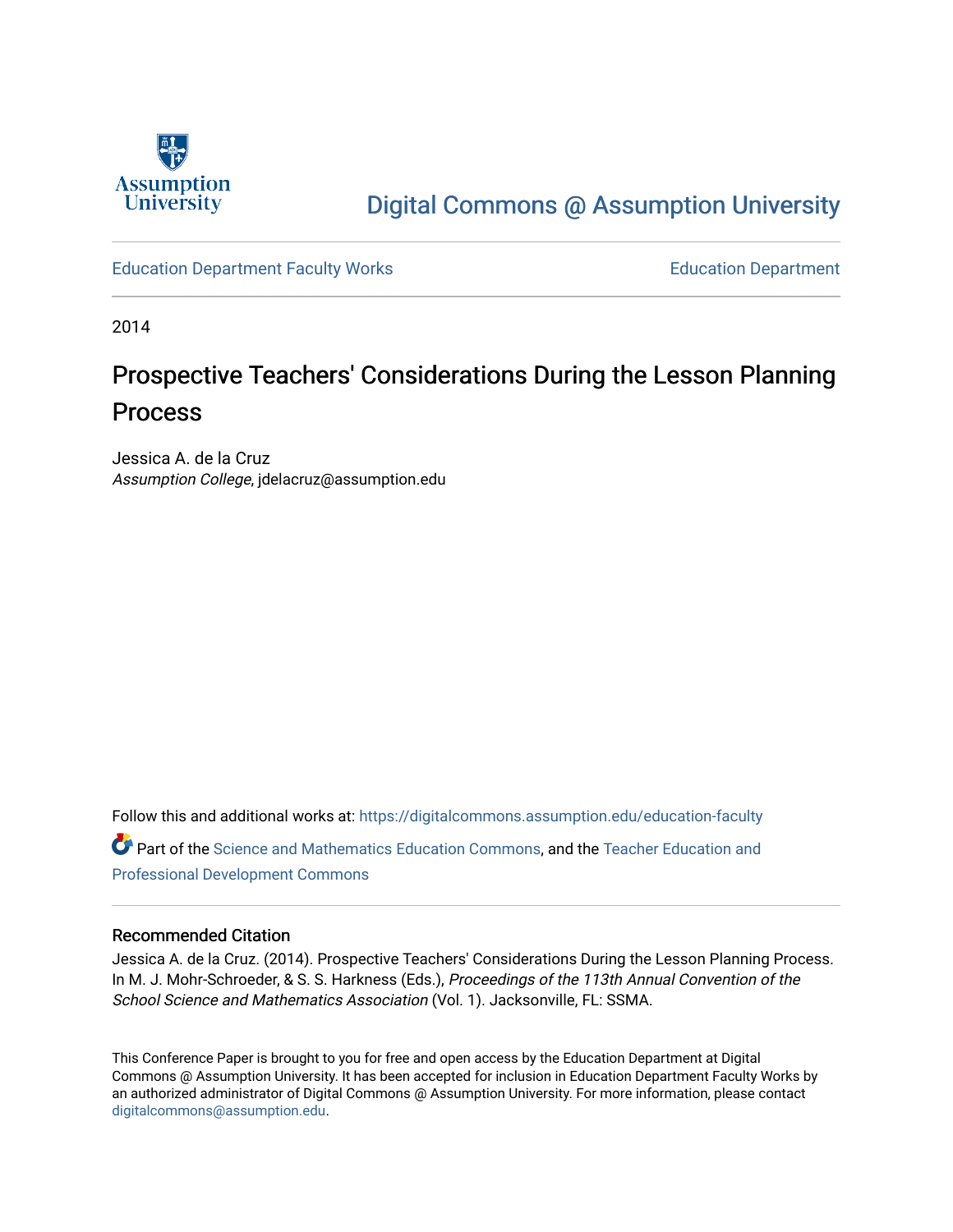# **PROSPECTIVE TEACHERS' CONSIDERATIONS DURING THE LESSON PLANNING PROCESS**

Jessica A. de la Cruz Assumption College jdelacruz@assumption.edu

*This paper presents an action research project completed in a mathematics methods course for prospective elementary school teachers. The goal was to determine if instructional practices were effective at preparing teachers to use students' thinking to inform instructional decisions. The teachers' ability to predict students' strategies and the teachers' considerations during the planning process were investigated. The teachers selected a task involving the comparison of ratios, anticipated students' strategies for completing the task, and explained their rationale. The prospective teachers effectively predicted students' strategies; however, those student strategies were not a consideration during the task selection process for the majority.*

### **Introduction**

When reflecting on a concluded semester, I began thinking about the link between my research and teaching. My research focuses on cognitively guided instruction (CGI) and inquiry-based instruction (IBI). When instructional decisions are based off of analyses of one's students' thinking, in combination with knowledge of the ways students typically develop and interact with the content, the instruction is said to be cognitively guided. Inquiry-based instruction refers to teaching practices that involve placing students in a carefully constructed, and sequenced, series of problems or project scenarios from which they can construct their own understanding of complex concepts. I can be relatively sure, from reading my prospective teachers' lesson plans, that they grasped the constructivist nature of IBI. However, I began to wonder how successful I was at preparing them to use CGI. To successfully plan CGI, my prospective teachers needed to be able to analyze task characteristics and anticipate elementary students' approaches to those tasks to determine if the task was appropriately aligned with the lesson goal.

### **Objectives of the Study**

The purpose of this study was to determine how effective the methods used were at preparing future teachers to plan lessons in a cognitively guided fashion. The objective was to investigate: (a) the extent to which prospective elementary school teachers consider the link between numerical structure and student thinking when selecting proportional reasoning tasks in the lesson planning process and (b) the prospective teachers' ability to anticipate students' thinking.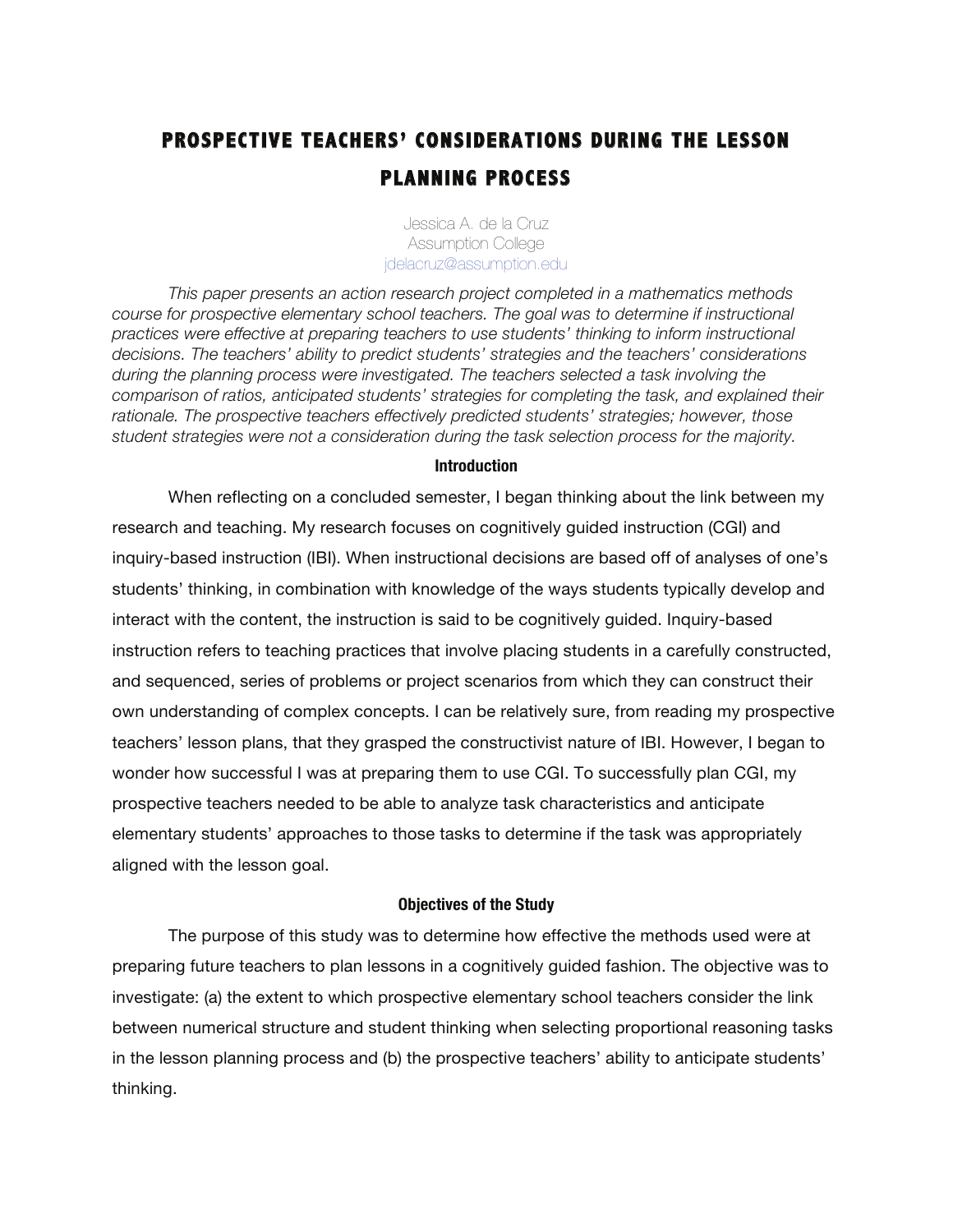#### **Theoretical Framework**

An underlying assumption connects the objective to the purpose of the study; my successful demonstration of the importance of task considerations and their influence on student generated strategies would increase the likelihood that, during the task selection process, the prospective teachers: first, consider the instructional goal; and, second, simultaneously consider the task characteristics (e.g. context, numerical structure) and likely student strategies.

The framework guiding the initial memoing and coding was derived from de la Cruz' (2013) delineation of proportion problem types (distinguished by context or numerical structure), students' proportional reasoning strategies (e.g. unit rate, factor of change), and the link between the two.

Kemmis, McTaggart, and Nixon's (2013) action research methods were employed: (a) develop a plan and research questions, (b) observe effects by evaluating data, (c) reflect, (d) incorporate new effects or themes to develop a plan for the future. This paper presents the first steps in my action research, and scholarship of teaching and learning. Future steps will involve utilizing the results of this investigation to develop a new plan and to continue with action research.

The data collected consists of an observation journal, documents, and an open-ended questionnaire, all related to a single activity taking place over two class meetings. While the prospective teachers completed this activity, the researcher recorded observations regarding their dialog and regarding when students' strategies were considered in the selection process. Each group was asked to create a poster presenting the comparison task and the student generated strategies they anticipated. The purpose of collecting the posters was to document the types of comparisons chosen and types of strategies anticipated. Finally, the prospective teachers were asked to complete an open-ended questionnaire to further document their considerations when selecting the comparison. Answers to the questionnaire could then be triangulated with the researcher's observation notes.

Miles and Huberman's (1994) systematic data analysis was used to derive causal descriptions and lawful relationships among the data by using data reduction, data display, and conclusion drawing and verifying. The questions that guided the qualitative analysis of this data are: (a) What did the prospective teachers consider when selecting the comparison task? More specifically, did they consider the numerical structure of the ratios within the comparison, the goal of the lesson, and the likely strategies that such a comparison would elicit from fifth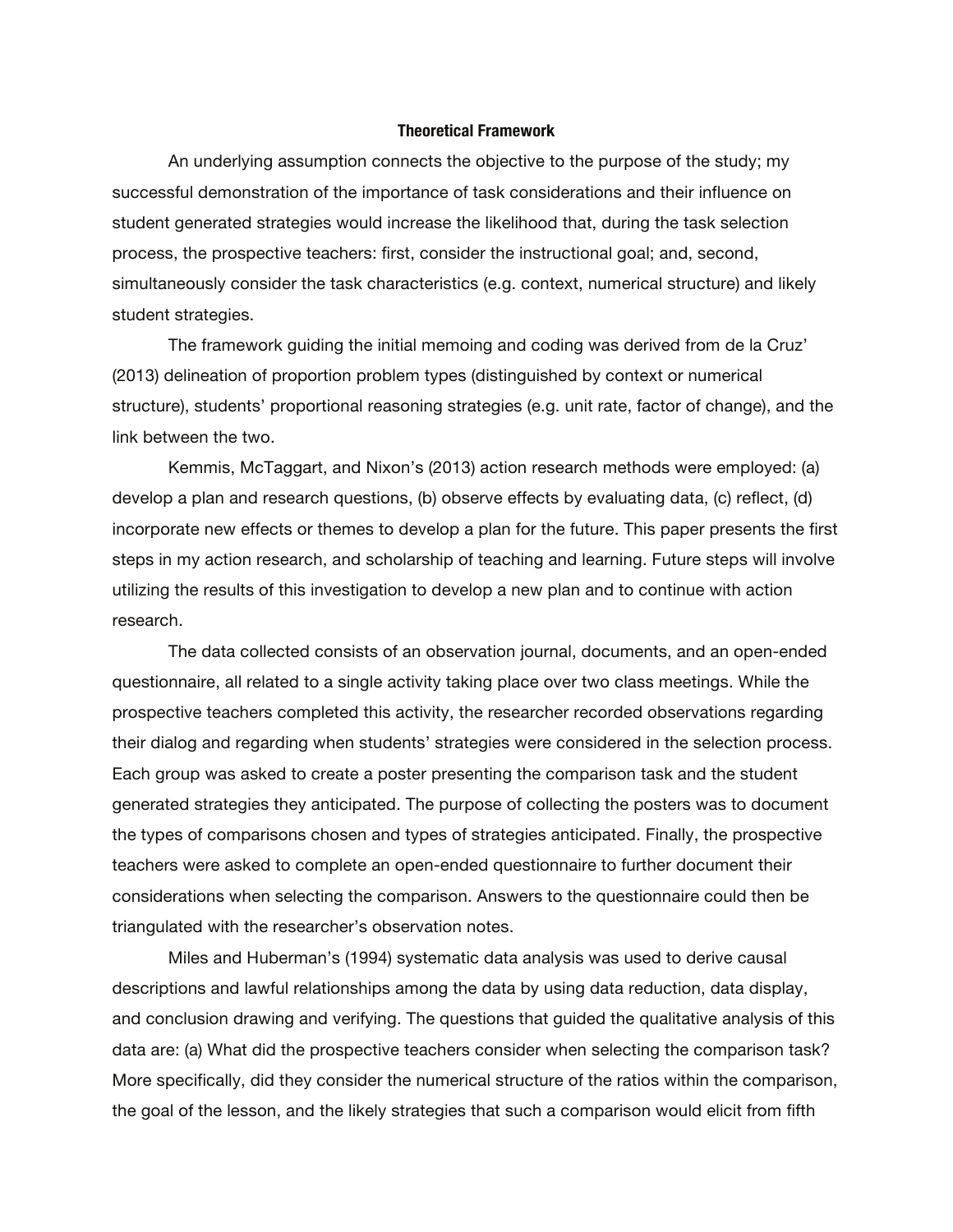graders? (b) Did the prospective teachers accurately predict strategies fifth graders would use to solve their chosen comparison problem? (c) What types of comparisons did the prospective teachers choose?

### **Practices Used**

Several steps were taken to promote CGI and develop the ability to predict the ways elementary students will interact with the content. First, there was a persistent focus on problem solving and student generated strategies. Across all concepts, the need for students to construct their own strategies prior to the introduction to formal procedures was discussed. The prospective teachers predicted strategies students would invent for operating with singledigit and multi-digit numbers, for estimating, for representing and adding fractions, and for several other concepts.

Second, we specifically studied CGI as it relates to addition and subtraction word problems. The research findings of Carpenter, Fennema, Franke, Levi, and Empson (1999) that explicitly linked problem characteristics to certain student-constructed strategies were shared. The prospective teachers learned how to: analyze addition and subtraction story problems and categorize problems into the 11 types defined by Carpenter et al. Next, they predicted the strategies students would use to solve each of the 11 problem types, analyzed videos of pupils solving addition and subtraction story problems, and linked strategies to problem types.

Third, the prospective teachers completed two video analyses assignments. Each of the videos illustrated an authentic classroom scenario and provided a solid example of CGI in practice. To help the prospective teachers notice the classroom teacher's cognitively guided actions, they were asked to answer a series of questions which required them to analyze: (a) the link between task characteristics (e.g. context, numerical structure) and the classroom teacher's instructional goal, (b) students' strategies for solving the task, and (c) the classroom teacher's rationale for selecting and ordering the student strategies to be shared.

An activity was designed to assess the effectiveness of the three aforementioned methods in encouraging considerations that are consistent with CGI when planning lessons. The activity required pairs of prospective teachers to begin planning a lesson involving comparing ratios. The directions stated,

You are charged with the responsibility to design a lesson for a fifth grade class that involves comparing ratios. To make the lesson meaningful, we will be planning a lesson that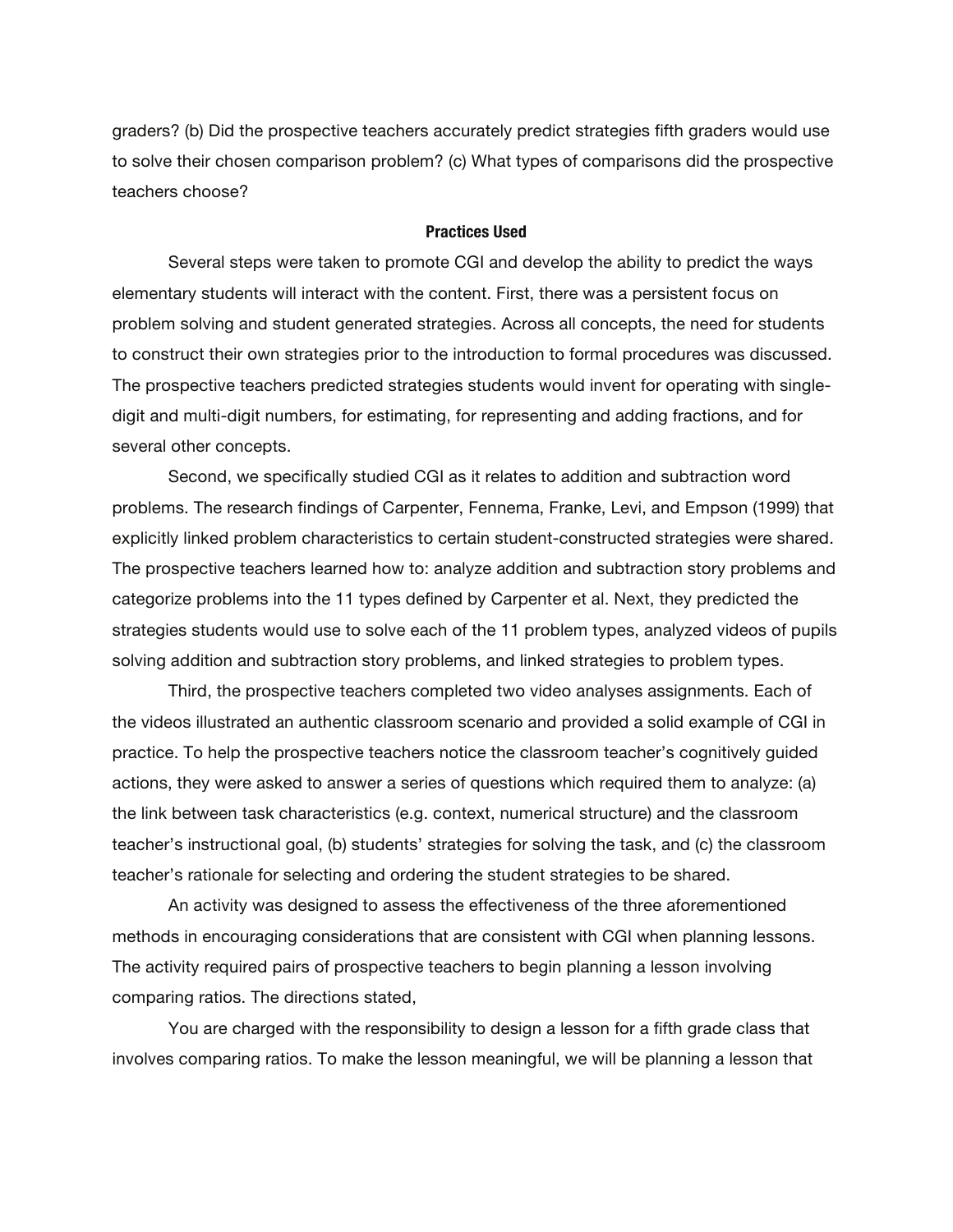involves comparing prices found in grocery circulars. Complete the following in the order that you feel is most appropriate:

- Select at least two similar items found in the provided grocery circulars that you would like students to compare (your lesson would be focused around this task);
- Anticipate the strategies fifth graders might employ to compare the prices you chose;
- Determine the goal of your lesson.

The pairs were asked to create a poster to share with the class and to answer the following reflection questions: (a) Of all the comparisons that could have been chosen, explain in detail why you chose these two items. (b) What did you consider when selecting the comparison? (c) What is the goal of the lesson?

# **Results and Discussion**

Four main findings emerged from the analyses:

- 1. All of the prospective teachers considered the quantities involved in the rates when selecting a comparison. However, 50% of the prospective teachers considered the quantities in a significant way.
- 2. The majority of the prospective teachers did not consider their instructional goal, or the strategies students would likely use to complete the comparison, until *after* they had selected the comparison task.
- 3. When the prospective teachers considered their instructional goal or student strategies during the task selection process, they did not do so independently. Instead, they simultaneously considered the lesson goal, student strategies, and the relationship between the quantities involved.
- 4. The prospective teachers were able to effectively predict the strategies that students would most likely implement. Their predictions were consistent with those found to be most likely by existing research, due to numerical structure.

These findings indicate the success of the practices used to prepare prospective teachers to anticipate students' thinking. However, they also indicate the need for further steps to emphasize the interplay between instructional goals, task choices, and anticipated strategies.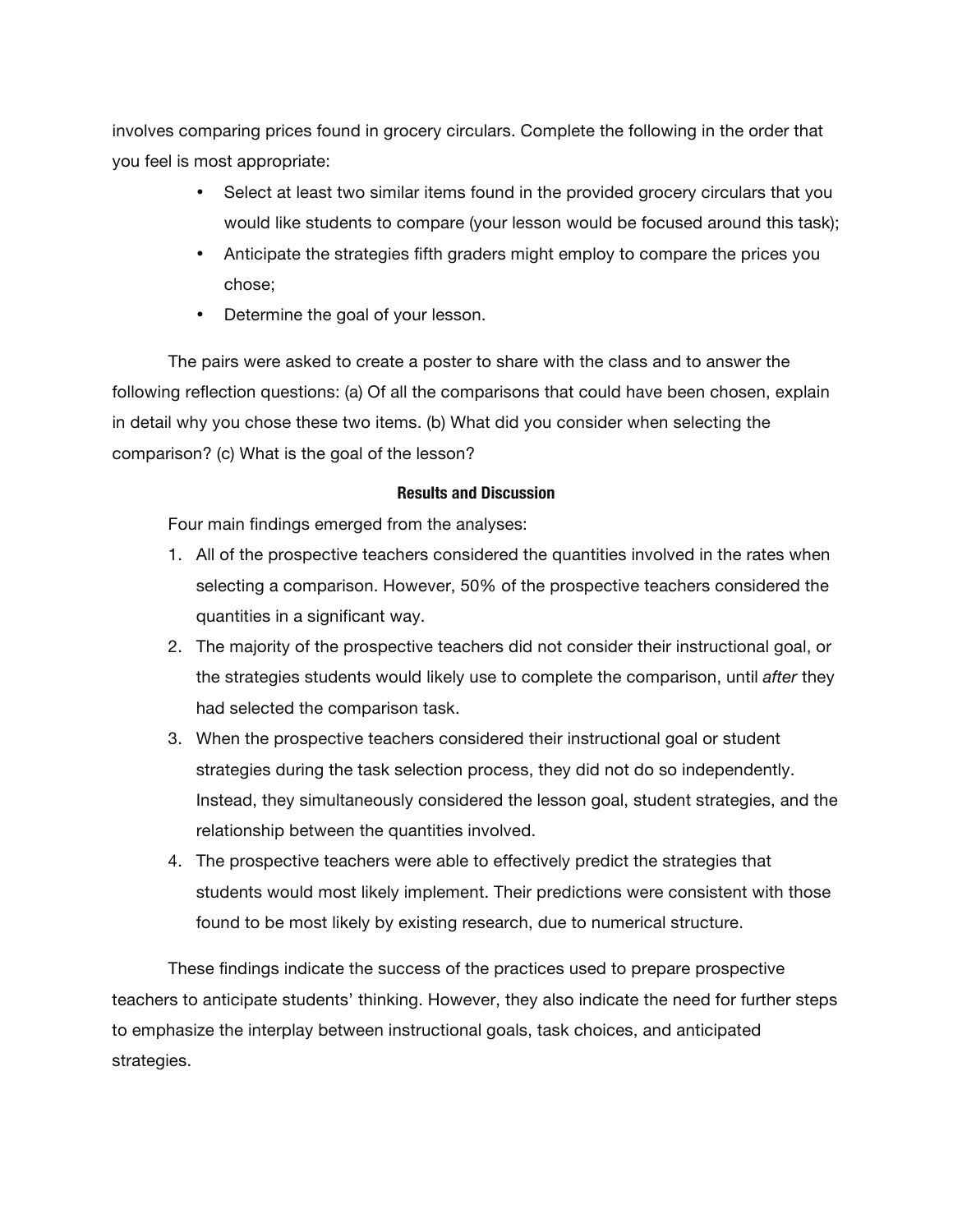When selecting items to compare, all of the prospective teachers were observed selecting items that would be familiar to fifth grade students; 75% indicated it was a specific consideration in their responses on the questionnaire. Group F said, "We chose to have Capri-Sun as our item to compare because many students drink it, so it is relevant to their lives. …" Similarly, Group B expressed, "We chose these two items because the students would be familiar with the item and would be able to visualize the 48 oz. carton [of ice cream]. ..." According to Heller, Ahlegren, Post, Behr, and Lesh (1989), choosing a familiar item is a significant consideration because students tend to be more successful with proportional reasoning strategies when the context is familiar.

Although all of the prospective teachers considered the numerical structure involved in the comparisons during the selection process, only five of the eight pairs examined the numerical structure in a significant way, by discussing the type of quantities or the relationship between the quantities involved. To this effect, Group D wrote, "We wanted to set up a simple problem so we looked for an easy comparison using the same units and easy numbers." In their problem, students were asked to determine the better deal for toilet paper, 12 rolls for \$6.99 or 24 rolls for \$11. They explained that the numbers were easy because "to get from 12 rolls to 24 rolls, you just need to multiply by two." Three groups explained that they chose two ads with varying quantities, prices, and/or sizes, which was categorized as a numerical structure consideration. However, this reflection on numerical structure in absence of further thought regarding the relationship between the quantities was deemed insignificant. For instance, Group C said, "We chose to compare these two items because they are the same product but at varying sizes and different prices. This allows the students to be able to compare price and size and determine which deal is the better buy." Similarly, Group H said, "We made sure there was a difference in price." This type of rationale was not considered significant, because without some variation in price or quantity, the comparison would be trivial.

Though the majority of the class considered the numerical structure present when determining which items to include within their comparison task, neither the instructional goal nor students' thinking generally factored into the decision making process. Only three of eight groups mentioned a strategy students would use to compare rates in their expressed rationale for their task decision. The same three groups were the only ones to link their rationale to their instructional goal. For instance, Group B stated, "We chose the Breyer's ice cream that had a price for one of the item [unit rate]. The price for the Hood ice cream is presented as a ratio [\$5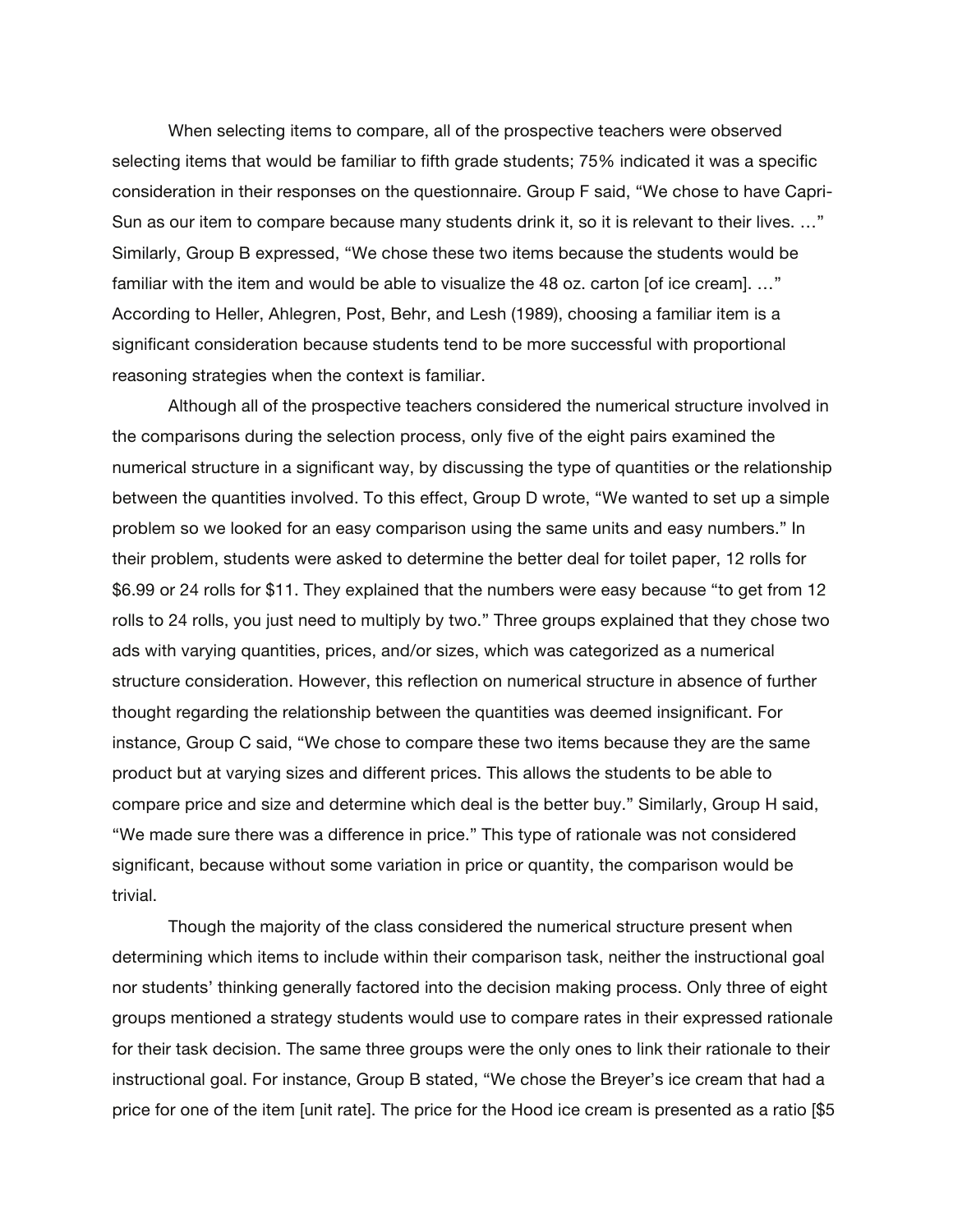for 2 cartons]. The students will have to determine the price of one carton." Thus, Group B selected this comparison to encourage their students to find a single unit rate, which they also stated as their goal: "Students can compare prices of cartons of ice cream by dividing a fraction." Similarly, Group A aimed for a unit rate with their choices. They communicated, "We considered the students' prior knowledge in relation to division and fractions," which was closely aligned with their goal, "for students to relate the problem to division." All of the considerations of the prospective teachers are summarized in Table 1.

According to the existing literature, we can predict the proportional reasoning strategies students are likely to use by examining the numerical structure of the proportion (e.g. Cramer, Post, & Currier, 1993; Miller & Fey, 2000; Singh, 2000; Weinberg, 2002). In all cases, the prospective teachers anticipated the strategy that is most consistent with the research findings. Table 2 illustrates the problems selected by the prospective teachers, identifies their numerical structure, and names the most likely strategy corresponding to the present numerical structure according to the literature.

### **Implications**

The purpose of this research was to examine and improve instruction, as it relates to CGI. I wondered whether or not prospective teachers, at the end of the course in methods for teaching elementary mathematics, would plan lessons in a manner that is consistent with CGI. That meant that the prospective teachers would make instructional decisions based upon their students' thinking. More specifically, the prospective teachers needed to be able to predict students' strategies and analyze aspects of tasks that would influence those strategies.

Many studies have shown that prospective teachers and new teachers struggle to identify the ways in which students will approach problems. According to Kastberg, D'Ambrosio, and Lynch-Davis (2012), "The thinking of teachers is shaped by an adult understanding of the problem and an algorithmic approach they have mastered often does not resemble the way in which the students approach the problem." The results of this study imply that the methods employed to practice and develop this skill in the prospective teachers was effective. A concerted effort was aimed to provide several varied opportunities for the prospective teachers to think like a student: anticipating, interpreting and explaining students' thinking.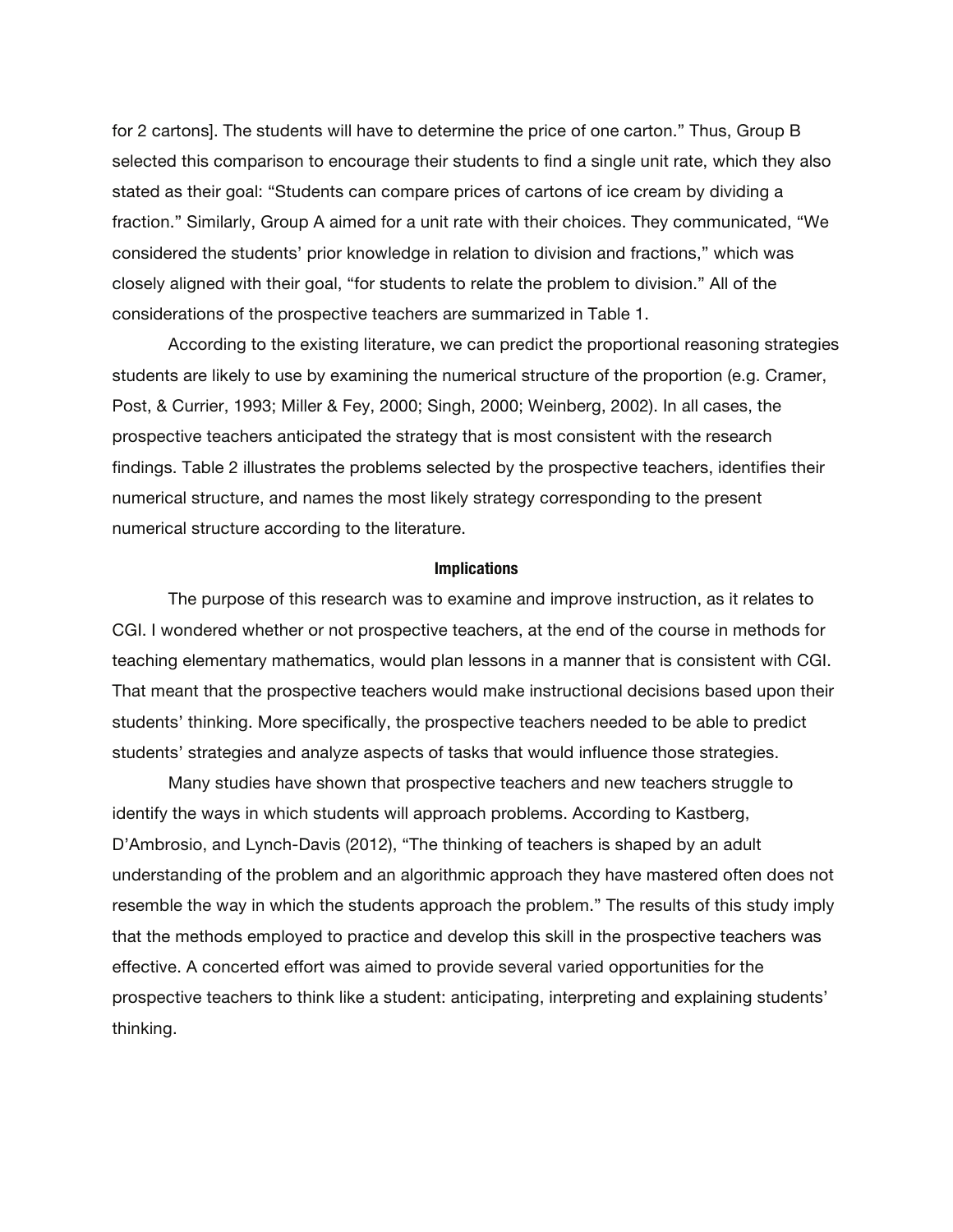### *Table 1*

|       | Familiar Item |                       | <b>Numerical Structure</b> |            | Goal |
|-------|---------------|-----------------------|----------------------------|------------|------|
| Pairs |               | Varying Quantities or | Relationship between       | Strategies |      |
|       |               | Sizes*                | the quantities             |            |      |
|       |               |                       |                            |            |      |
| в     |               |                       |                            |            |      |
|       |               |                       |                            |            |      |
|       |               |                       |                            |            |      |
|       |               |                       |                            |            |      |
|       |               |                       |                            |            |      |
| G     |               |                       |                            |            |      |
| Н     |               |                       |                            |            |      |

## *Table 2*

#### *Numerical Structure and Strategy Predictions by the Prospective Teachers*

|              |                                                           |                                                |           | <b>Numerical Structure</b> |              |              |                                              |           |
|--------------|-----------------------------------------------------------|------------------------------------------------|-----------|----------------------------|--------------|--------------|----------------------------------------------|-----------|
|              | Comparison                                                | Ratios                                         | Unit rate | Integer                    | Integer FOC  | <b>No</b>    | Strategy                                     | Strategy  |
|              |                                                           |                                                | provided  | FOC -                      | - across     | Integer      | corresponding                                | Predicted |
|              |                                                           |                                                |           | within                     |              | <b>FOC</b>   | to numerical                                 |           |
|              |                                                           |                                                |           |                            |              |              | structure                                    |           |
| A            | String Cheese:<br>1 pkg for \$3.99<br>2 pkgs for \$7      | $\frac{53.99}{1}$ or $\frac{57}{2}$            | ✓         | $\checkmark$               | ✓            |              | Unit rate                                    | ✓         |
| B            | Ice cream:<br>1 carton for \$3.99<br>2 cartons for \$5    | $\frac{$3.99}{1}$ or $\frac{$5}{2}$            | ✓         | $\checkmark$               | $\checkmark$ |              | Unit rate                                    | ✓         |
| $\mathsf{C}$ | Cookies:<br>20oz for \$3.99<br>2-13oz for \$4             | $\frac{$3.99}{$20}$ or $\frac{$4}{26}$         |           |                            |              | $\checkmark$ | Comparison is<br>obvious                     | ✓         |
| D            | Toilet Paper:<br>12 rolls for \$6.99 24<br>rolls for \$11 | $\frac{$6.99}{12}$ or $\frac{$11}{24}$         |           |                            | ✓            |              | FOC-across                                   | ✓         |
| E            | Soda cans<br>3-12 packs for \$10<br>24 pack for \$4.99    | $\frac{$10}{36}$<br>\$4,99<br><b>or</b><br>24  |           |                            |              | $\checkmark$ | Common<br>denominator<br>$(12 \text{ cans})$ | ✓         |
| F            | Juice boxes:<br>1 box for \$1.77<br>2 boxes for \$4       | $\frac{$1.77}{1}$ or $\frac{$4}{2}$            | ✓         | $\checkmark$               | $\checkmark$ |              | Unit rate                                    | ✓         |
| G            | Yogurt:<br>10 for \$10<br>4 for \$3.89                    | $\frac{$10}{10}$ or $\frac{$3.89}{4}$          |           | ✓                          |              |              | Unit rate                                    | ✓         |
| H            | Soup cans:<br>5 for \$5<br>2 for \$4<br>10 for \$10       | $rac{55}{5}$ or $rac{54}{2}$ or $rac{510}{10}$ |           | $\checkmark$               | $\checkmark$ |              | Unit rate or<br>FOC - across                 | ✓         |

Note. FOC-within = factor of change within a single ratio, numerator to denominator; FOC-across = factor of change across ratios, numerator to numerator or denominator to denominator.

On the other hand, this study demonstrates the need for further clarification related to lesson planning and considerations while planning. Reflection revealed that, although much time was dedicated to writing lesson plans (e.g. writing clear and measureable objectives,